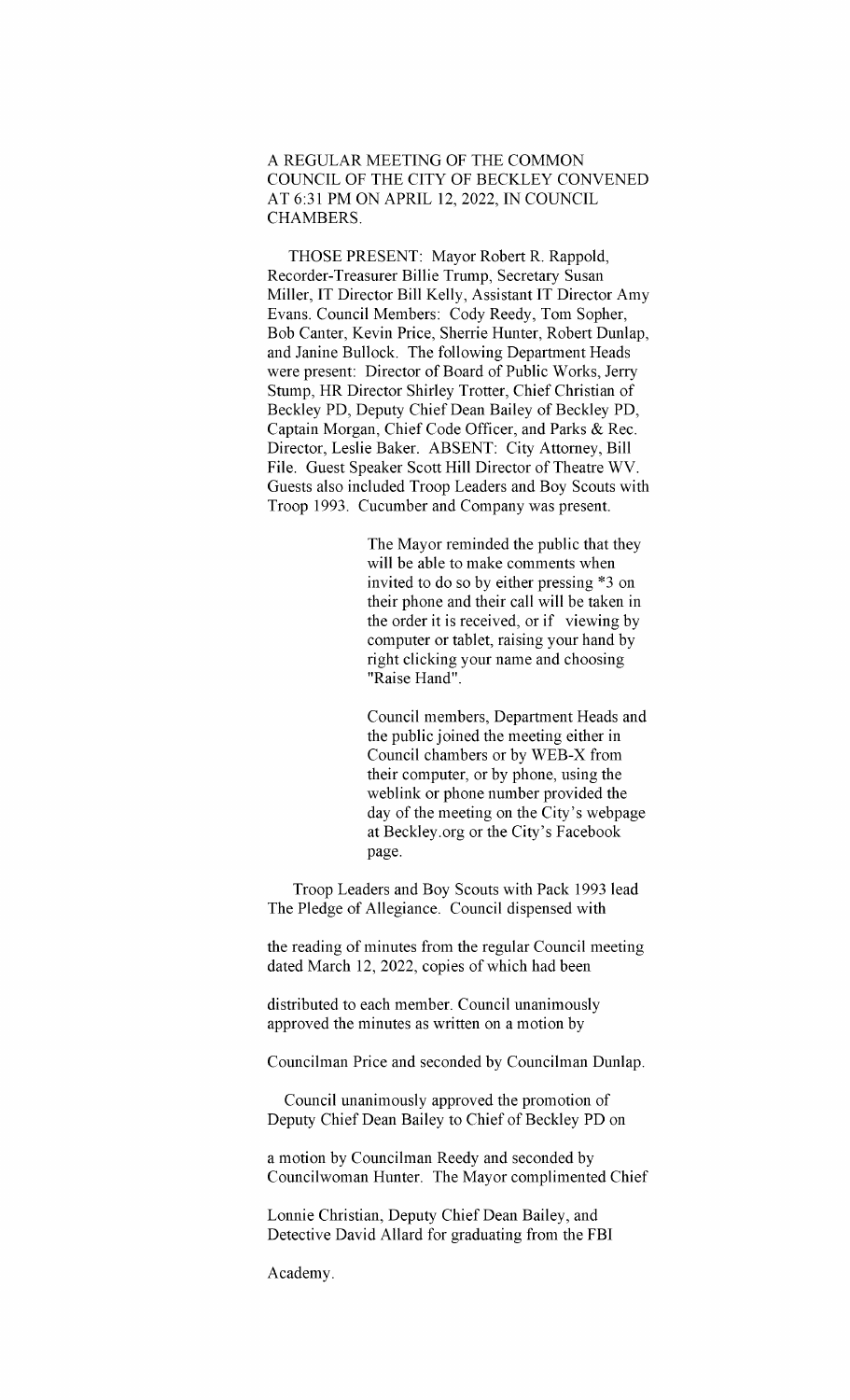Council unanimously approved the promotion of Detective David Allard to Deputy Chief of Beckley PD

on a motion by Councilman Sopher and seconded by Councilman Reedy.

Scott Hill, Director of Theatre WV, addressed the Mayor and Council requesting up to \$15,000.00 to build

a theatre version of Coalwood WV circa 1960 on the Grandview stage, complete with Homer Hickam's

boyhood home, OLGA the coal mine, Big Creek High School classroom, Elsie Hickam's famous rose

garden fence, plus a couple of other locations needed to completely tell the story of the Rocket Boys of

McDowell County. These funds would also be used to bring Coalwood to life with dramatic period piece

costumes which are needed to take theatre goers back to the 1960's WV coal town. Mr. Hill stated that

supply chain issues could impact the cost. The Mayor complimented Theatre WV for how they contribute to

WV and thanked them. The Mayor will request a resolution to present to Council at the next Council

meeting to contribute fifteen thousand (\$15,000.00) dollars to Theatre WV.

OLD BUSINESS: The Mayor said that the deed transfer for the WJLS building was consummated yesterday.

The Hive has expressed interest in leasing this space and pending grant approval they would like to renovate

the space. The Mayor asked Leslie Baker, Director of Parks and Recreation, to give an update on the life-

guard situation. She said that details regarding the agreement with USA Pools will be finalized soon and she

hopes to get this item on Council's next agenda. She said that sixteen people took the lifeguard prerequisites

through the YMCA, but no one has signed up for the certification class. The Mayor said that the City of

Beckley is not in the swimming pool business to make a profit. It offers access to swimming pools to serve

the citizens of Beckley and will continue as the City can afford it. The Mayor said that this program may

have the potential to break even. Leslie said that the City is still in need of people to work the concession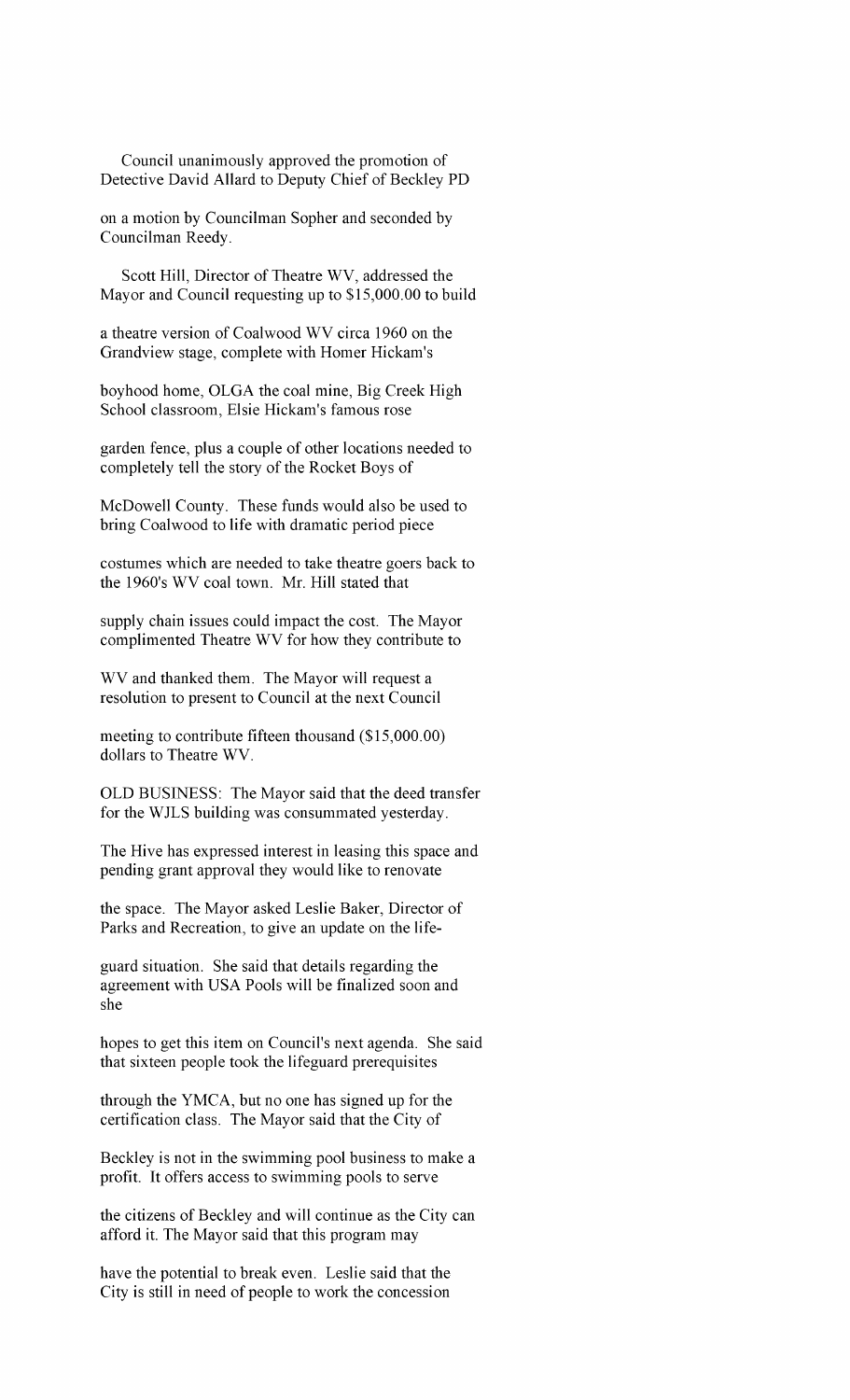stands and administer admission tickets for entry to the pools.

Councilman Reedy asked if the cost of  $$16,000.00$  is the cost of maintenance for New River Pool only and

does it include chemicals for the pool. Ms. Baker said that chemicals and items for the concession stand are

purchased separately in bulk locally and the \$16K is for New River Pool only. Councilwoman Hunter asked

if the slide is ready for use. Ms. Baker said that it needs inspected by the state. She said that the State of WV

Dept. of Labor considers the water slide in the same category as a carnival ride which requires no one less

than eighteen years old to work at the slide. Councilwoman Hunter asked how many concession stand

workers are needed. Ms. Baker said that she would like to have three ticket takers and three concession stand

workers. Councilwoman Hunter asked if a discount is available for those interested in both the New River

Pool and New River Park. Ms. Baker said yes. Ms. Baker said that admission rates for the pool have not

increased in ten years, and they may be considering an increase but have not yet decided. The Mayor said

that the total revenue from admission to the pools and concessions in  $2016$  was \$143,000.00 and the total cost

for operating the single pool at New River Pool was \$143,000.00. Ms. Baker clarified that 2016 was the year

the City made \$83.00 from providing access to the pool. The Mayor asked for continued prayers for

Christian Martin, Councilwoman Hunter's grandson who is in a battle with a very serious illness.

NEW BUSINESS: The Mayor said that Tuesday, May  $10<sup>th</sup>$  is Election Day and he requests Council

consider cancelling the meeting. Council Chambers in City Hall will be used as a voting precinct that day.

PUBLIC COMMENTS: Kimberly Burks and Latasha Williams spoke about the death of Kim's son, Quantez

Lamer Burks asking the Beckley PD and the Mayor for answers. The Mayor said that the case is in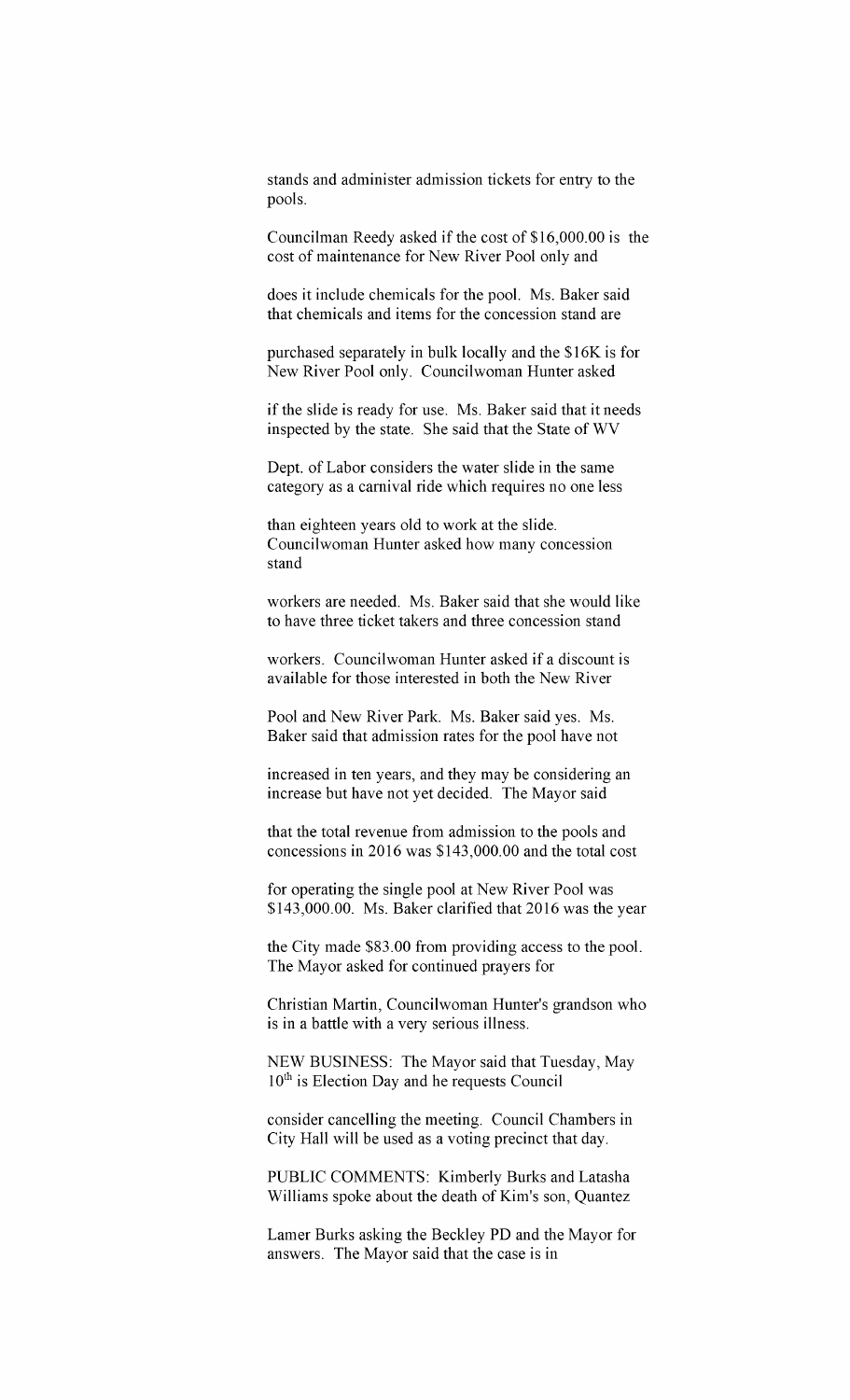litigation and the City is not allowed to discuss anything that is in litigation. Thomas Parham asked for an

update on the flooding project involving Hunter, Hagar, & Hartley Streets. The Mayor explained that the

planning stages for the project are underway and the City hopes to get grants to help with the cost of this

project. This is the first project on the list pending the proposed rate increase of Sanitary/Sewer  $\&$ 

Stormwater rates and/or the award of grants. Mr. Parham asked if Police Officers are prohibited from joining

hate groups. Deputy Chief Bailey said yes. Kevin Reedy spoke voicing his concern regarding the timing of

the rate increase due to price gouging and inflation. He feels like now is not the right time to increase rates.

The Mayor clarified that a new building for the Beckley Sanitary Board (BSB) is at the bottom of the list and

the City was able to negotiate a good price on the lot on New River Drive out of foreclosure. The Mayor said

that the request for the rate increase is not to build a new BSB building. The Mayor stated that the City of

Beckley is prohibited by law from intermingling City of Beckley funds with BSB funds. The Mayor

explained that there has not been an increase in the Sanitary/Sewer system for seven years. There hasn't been

an increase in Stormwater rates in fifteen years. The Mayor stated that the cost of the Hagar, Hartley,

Pinecrest, Beckley Little League project is included in the rate increase. Doug Epling asked if the

business/commercial rates would increase. The Mayor said yes. Mr. Epling said that these increases affect

people on fixed incomes a lot. Jim Peterson said that Beckley lost one of its best citizens when it lost Sharon

Dempsey. He suggested that New River Park Pool be named in her honor. The Mayor said that Sharon will

be honored. The Webelos Pack 1993 thanked Council and the Mayor for allowing them to attend. Senator

Roberts stated that a dental/oral health care bill (up to \$1,000.00 per fiscal year) was passed for Medicaid